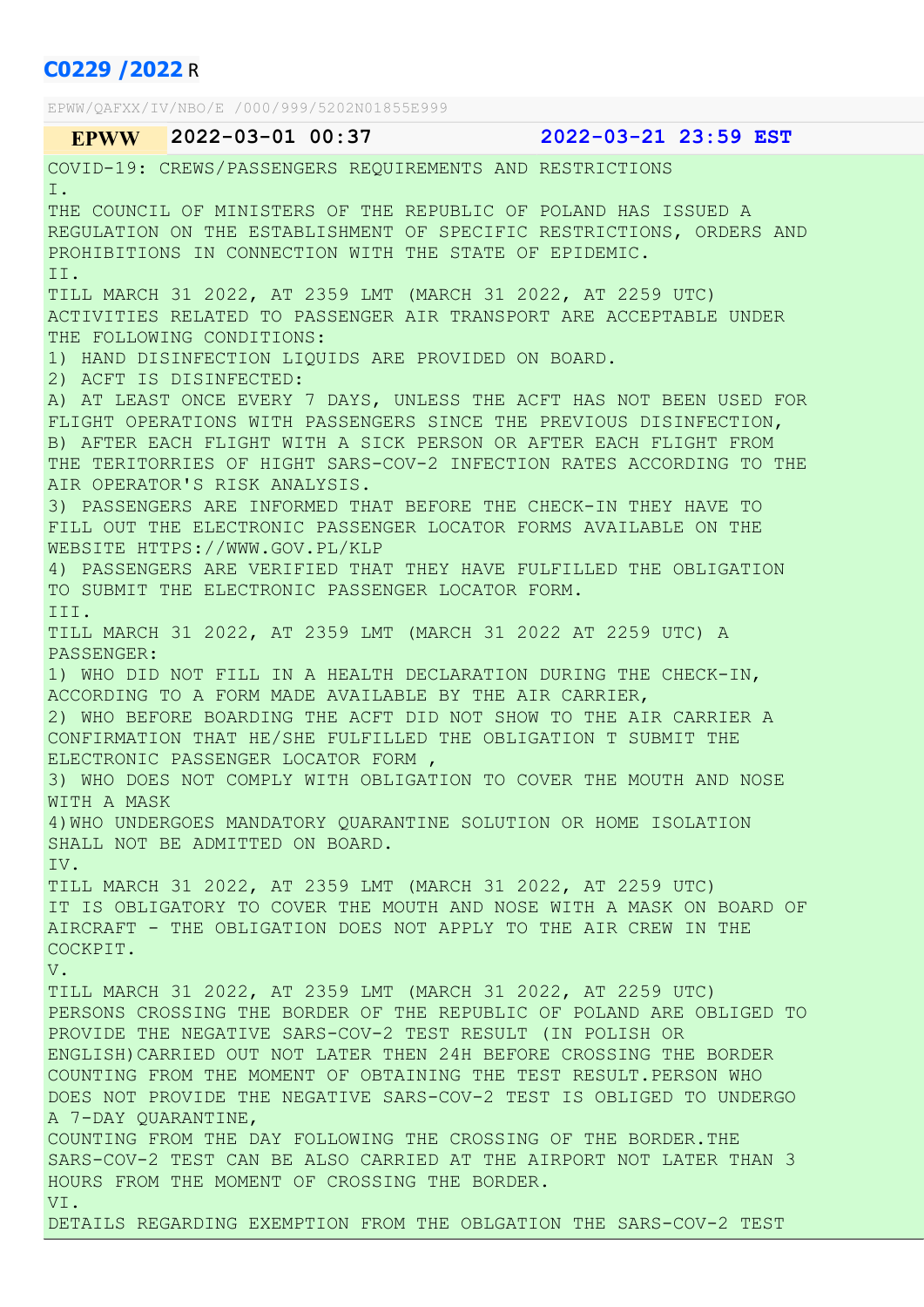RESULTS A LIST OF PERSONS TO WHOM THE QARANTINE OBLIGATION DOES NOT APPLY TO CONDITIONS FOR CROSSING THE BORDER OF THE REPUBLIV OF POLAND AND RULES OF REDUCTING THE QARANTINE OBLIGATION PERIOD ARE PROVIDED IN THE REGULATION ON THE ESTABLISHMENT OF SPECIFIC RESTRICTIONS ORDERS AND PROHIBITIONS IN CONNECTION WITH THE STATE OF EPIDEMIC. VII. BEFORE THE TAKE-OFF AIR CARRIERS ARE OBLIGED TO INFORM THE

PASSENGERS WHO FLY TO THE REPUBLIC OF POLAND ABOUT THE CONDITIONS FOR CROSSING THE BORDER OF THE REPUBLIC OF POLAND. VIII. MORE DETAILS ON RESTRICTIONS MENTIONED ABOVE ARE PROVIDED IN THE REGULATION ON THE ESTABLISHMENT OF SPECIFIC RESTRICTIONS, ORDERS AND PROHIBITIONS IN CONNECTION WITH THE STATE OF EPIDEMIC AND ON THE WEB PAGE HTTPS://WWW.GOV.PL/WEB/CORONAVIRUS.

# A0557 /2022 N

EPWW/QFALT/IV/NBO/A /000/999/5005N01947E005

EPKK 2022-02-28 13:15 2022-05-28 23:00 EST

GENERAL AVIATION ACFT PARKING ON CIVIL APRON - AVBL BTN 0700-1000 AND 1400-2000. MAX TIME OF PARKING - 1HR. SLOT OBLIGATORY.

### C0226 /2022 R

EPWW/QAFXX/IV/NBO/E /000/999/5202N01855E999

#### EPWW 2022-02-28 11:19 2022-05-28 23:59 EST

ALL AIRCRAFT OWNED, CHARTERED OR OPERATED BY CITIZENS OF THE RUSSIAN FEDERATION, OPERATORS HOLDING AIR OPERATOR CERTIFICATE (AOC) ISSUED BY THE RUSSIAN FEDERATION AUTHORITIES ARE PROHIBITED TO ENTER, EXIT OR OVERFLY AIRSPACE OF POLAND EXCEPT HUMANITARIAN, SAR AND LEASED AIRCRAFT ONE-WAY RETURN FLIGHTS WITH THE PERMISSION OF THE APPROPRIATE POLISH AUTHORITIES AND IN CASE OF EMERGENCY LANDING OR

EMERGENCY OVERFLIGHT.

THE PERMISSION IS AVAILABLE FROM CIVIL AVIATION AUTHORITIES OF POLAND IN WRITING VIA EMAIL TO: CAAPL(AT)ULC.GOV.PL.

### C0225 /2022 R

EPWW/QAFXX/IV/NBO/E /000/999/5202N01855E999

# EPWW 2022-02-28 10:13 2022-05-28 23:59 EST

POLISH AIR CARRIERS AND CAPTAINS OF ACFT IN CHARGE OF AIR SERVICE MANAGED BY CARRIERS HOLDERS OF OPERATING LICENCE ISSUED BY POLAND, WHETHER THEY ARE CONTRACTUAL CARRIERS AND/OR DE FACTO CARRIERS OR PERFORMING AIR SERVICE WITH COMMERCIAL CHARTER AGREEMENT OR WITH CODE SHARING AND TO ALL FLIGHTS PERFORMED WITH POLISH ACFT REGISTRATION, ARE REQUESTED TO AVOID FIR MINSK (UMMV). FOREIGN AIR CARRIERS INBOUND EUROPEAN UNION ARE RECOMMENDED TO AVOID BELARUS FIR MINSK (UMMV).